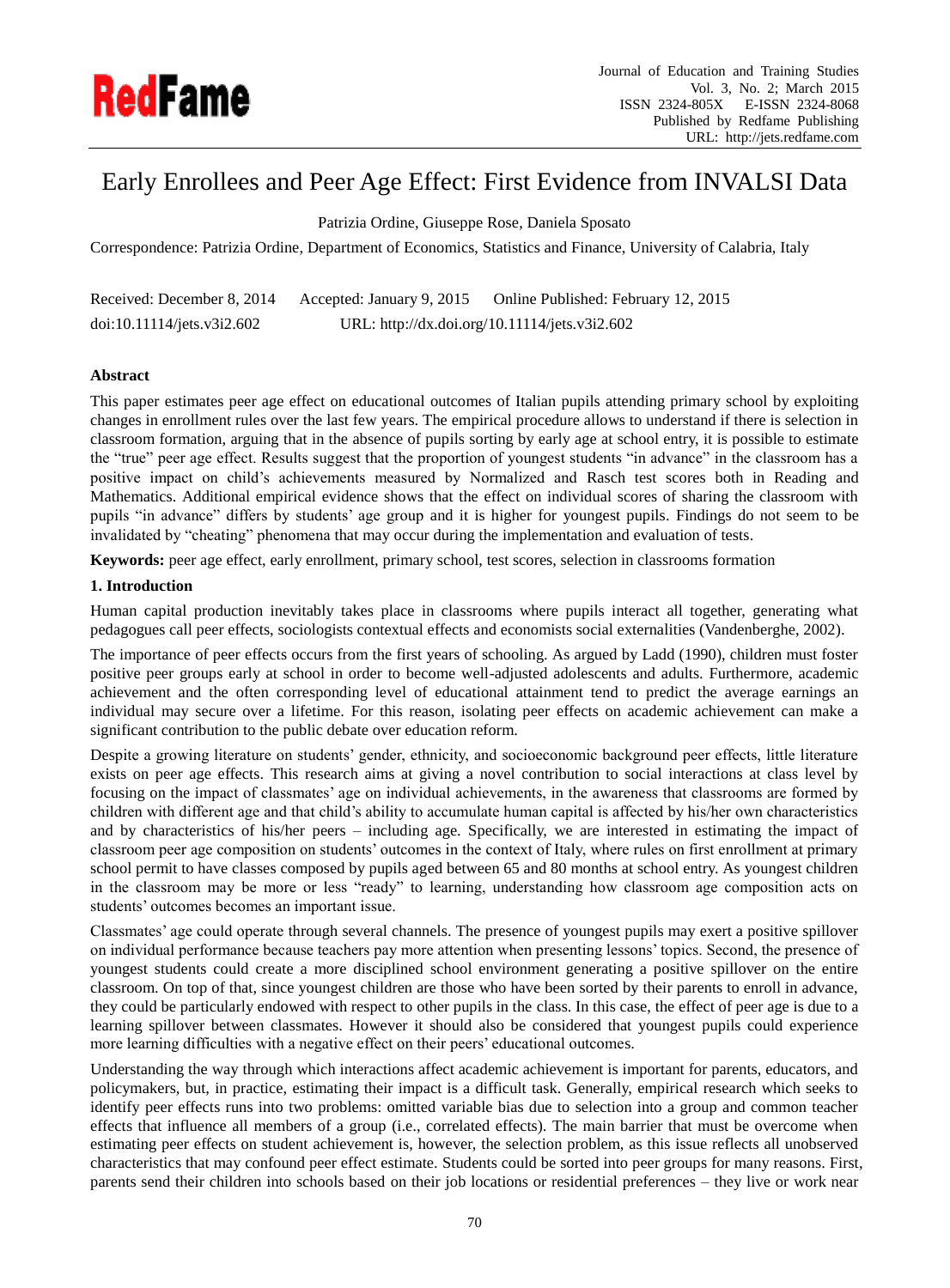the school – or on the basis of peers in the community as well as on the school quality. Second, classes within schools could not be formed randomly with respect to family background or other students' characteristics. For example, in primary schools, pupils from the same neighborhood or kindergarten could be put in the same classroom. Moreover, in the middle and upper secondary school, students could be systematically assigned to classes by abilities – that is by similar scores achieved in previous grades – in order to maximizeteaching effectiveness. Furthermore, parents could influence this process by choosing teachers' quality or by pushing for assignment in a specific classroom. Only if classrooms are formed randomly the peer effect can be estimated.

Starting from these considerations, we introduce an identification strategy generating estimates of peer age effects on educational outcomes that are credibly free of selection. Exploiting changes in Italian enrollment rules over the last few years, we are able to extract the causal impact of peer age group and to understand if the effect of classmates' age is due to selection in classrooms formation.

Thus, the question raised in this paper is: Does the age of peers affect child's cognitive achievement? Specifically, does the proportion of youngest students in the classroom affect individual performance?

To answer this questionwe use data from INVALSI (National Institute for the Educational Evaluation of Instruction and Training), focusing on assessment of the universe of pupils attending the 2nd and the 5th grade of primary school.

The paper is organized as follows. The next Section provides an overview of the previous studies on peer effects in education. Section 3 explains our insights and identification strategy, describes data source and variables used in the analysis, and discusses the empirical framework. Section 4 provides results of peer age effect on scores and presents some robustness checks. Section 5 concludes.

## **2. Literature**

The estimation of peer effects in the classroom and at school has received intense attention in recent years. However, very little literature exists regarding peer age effect on educational outcomes.

Researchers have used various approaches to solve peer effects estimation issues. One common strategy to deal with the *problem of correlated effects*– i.e. the concern that measures of peer achievement may be biased by omitted unobservable characteristics that affect individual achievement – is to implement a fixed effect model. Several studies introduce school fixed effects to take into account non-random assignment (e.g., Ammermueller & Pischke, 2009; Boucher, Bramoullé, Djebbari, & Fortin, 2010; Duflo, Dupas, & Kremer, 2008; McEwan, 2003; Ponzo & Scoppa, 2014). Other researches exploit the availability of large administrative panel datasets to introduce student fixed effect (e.g., Carman & Zhang, 2012; Hanushek, Kain, Markman, & Rivkin, 2003; Lavy, Silva, & Weinhardt, 2009), grade-within school and cohort-by-grade effects (e.g., Angrist & Lang, 2004; Hanushek et al., 2003). Finally, some studies use teacher fixed effects to address common teacher influences (e.g., Burke & Sass, 2013; Carman & Zhang, 2012).

The majority of studies focusing on peer effects examine the effect of peer ability on students' outcomes. Several researches also provide evidence on race, gender and socioeconomic background peer effects whereas few contributions on peer age effects currently exist (e.g., Elder & Lubotsky, 2009; Leuven & Rønning, 2011; Sandgren & Strøm, 2005; Boucher et al., 2010; Ponzo & Scoppa, 2014).

#### **3. Method**

## *3.1 Insights and Identification Strategy*

We investigate peer age effect on individual achievements measured by Normalized and Rasch test scores both in Reading and Mathematics by exploiting changes in enrollment rules in the Italian system. In particular, the Ministry of Education yearly publishes a law that sets the limit birth date for entry into first grade of primary school. As we use data on pupils attending both the 2nd and the 5th Grade in year 2012/2013, we exploit different rules for the corresponding 1st Grade enrollment that allow to implement a novel identification strategy. Our insight is the following (see Figure 1: Conceptual Framework of Identification Strategy). Students attending the 2nd Grade are enrolled in year 2011/2012. For this academic year, Italian regulations impose enrollment at school to pupils who are 6 years old by December 31st of the year when school starts (from now on, year t), and also permit enrollment to pupils who will be aged 6 by April 30th of year t+1 (Note 1). Students attending the 5th Grade are enrolled in year 2008/2009. For this academic year, Italian regulations impose enrollment at school to pupils who turn 6 six by August 31st of year t, and also permit enrollment to pupils who will be aged 6 by April 30th of year t+1 (Note 2). We can note that students in advance are those who turn six between January and April of year t+1 for the 2nd Grade, while they are those who turn six between September of year t and April of year t+1 for the 5th Grade.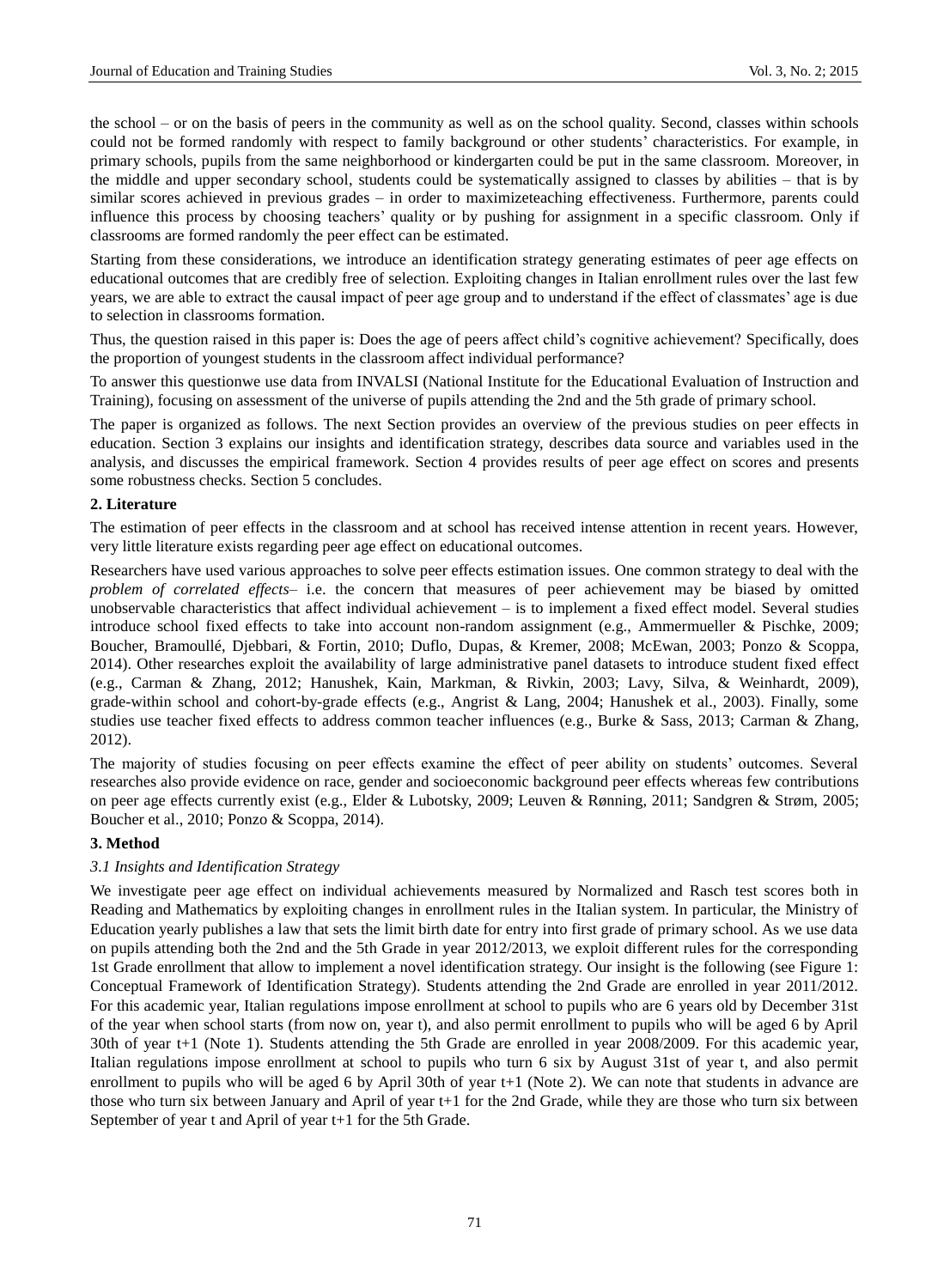

Figure 1. Conceptual Framework of Identification Strategy

In this framework, we can firstly investigate if the proportion of students in advance in the classroom both at the 2nd and at the 5th Grade affects individual performance. This is to say we are interested in the coefficient of the proportion of students who turn six between January and April of year t+1, which are the youngest students in advance in the class. Secondly, as a selection problem may arise in estimating classroom peer age effects on scores, we look at the proportion of students attending the 5th Grade who turn six between September and December of year t. By using this exogenous threshold we can test if early enrollees are actually randomly assigned to classrooms. Indeed, in the absence of any selection in classroom formation, the peer effect arising from students who turned six between September and December of year t, i.e. those who may be considered in advance only for the 5th grade, should not be statistically different across grades.

## *3.2 Sample, Measures and Covariates*

We use data from the INVALSI (National Institute for the Educational Evaluation and Training), which yearly carries out a survey on students' Reading and Mathematics competences through the National Service for the Evaluation of Education and Training (SNV). Assessment is currently realized at the 2nd and 5th Grades – primary school, 6th and 8th Grades – middle school, and Grade 10 – high school, and involves the universe of pupils attending respective grades.

In the present study, we focus on primary education analyzing data of both the 2nd and the 5th grade of the school year 2012/2013. We consider students of all Italian Provinces, except the Autonomous Provinces of Trento and Bolzano which have special enrollment rules for first school year. Our sample is representative and quite large, as it consists of about 500,000 pupils for the second school level and 480,000 pupils for the fifth school level. Both grades cover about 7,000 schools and 29,000 classrooms.

Data sets of the INVALSI contain a considerable number of variables that allow to control for student-level, school-level, family-level and geographic-level characteristics. To guarantee more reliable findings, we control for Sample Schools, in which the test is carried out in the presence of an external supervisor. Then, as robustness checks, we replicate results using as outcome variables the scores revised for cheating (Note 3).

For the purpose of this study, we generated some age measures: as we know the month and year of birth of the student, we first computed the age at school entry (in months); then we generated peer age variables at classroom level: proportion of students who turn six in each four months, from January-April of year t to January-April of year t+1. We also consider the proportion of students who turn six in year t-n, identifying them as n-year delayed students.

As proxies for schooling outcomes, INVALSI provides both Normalized tests scores and Rasch test scores in Reading and Mathematics. We use both these measures. The first one represents the scores achieved by students taking the test. They are called "normalized" as computed in range 0 to 100 starting from "raw" scores. Rasch test scores are, instead, computed taking into account both the students' skills and the item difficulty, according to the Rasch model (Rasch, 1960).

In Table 1 we report the descriptive statistics of outcome variables. Normalized test scores in Reading and Mathematics range from 0 to 100. We can note the mean in Reading is around 64 scores at the 2nd Grade while reaches around 77 scores at the 5th Grade, with an increase of 13 points. In Mathematics, instead, average test score is nearly constant across grades. All variables used in the analysis are described in Table 2.

Table 1. Descriptive Statistics of Outcome Variables

|                                      |         |        | Grade 2   |          |       |
|--------------------------------------|---------|--------|-----------|----------|-------|
|                                      | Obs     | Mean   | Std. Dev. | Min      | Max   |
| Normalized test score in reading     | 489,631 | 64.402 | 17.831    |          | 100   |
| Rasch test score in reading          | 489,631 | 0.238  | 1.056     | $-4.471$ | 3.801 |
| Normalized test score in mathematics | 491,702 | 60.685 | 21.571    |          | 100   |
| Rasch test score in mathematics      | 491,702 | 0.400  | 1.293     | $-4.728$ | 4.713 |
|                                      |         |        | Grade 5   |          |       |
|                                      | Obs     | Mean   | Std. Dev. | Min      | Max   |
| Normalized test score in reading     | 475,444 | 76.661 | 15.555    | 0        | 100   |
| Rasch test score in reading          | 475,444 | 0.176  | 1.119     | $-5.427$ | 4.120 |
| Normalized test score in mathematics | 476,810 | 59.205 | 19.259    | 0        | 100   |
| Rasch test score in mathematics      | 476,810 | 0.242  | 1.067     | $-5.231$ | 4.778 |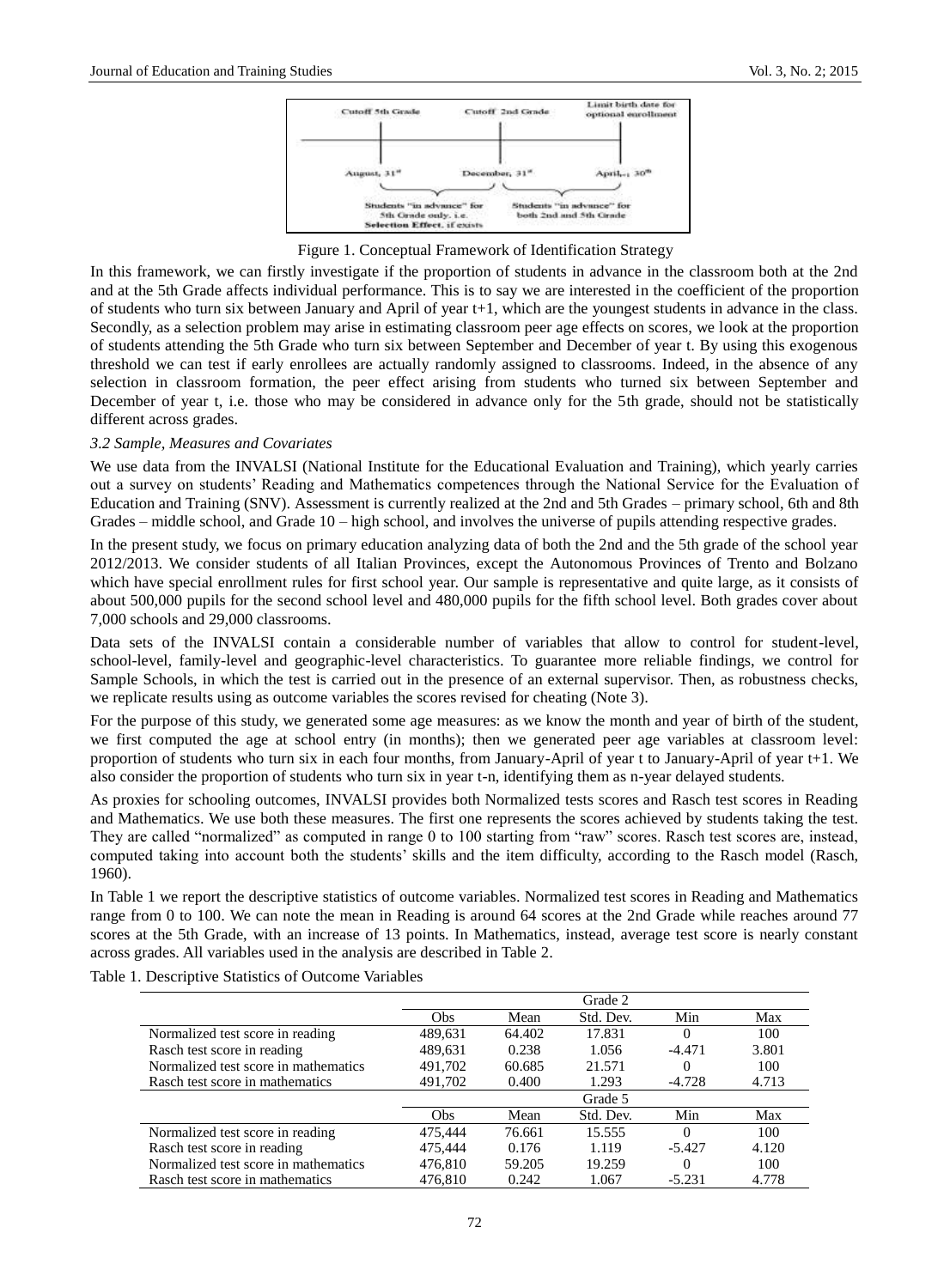#### *3.3 The Empirical Framework*

To evaluate peer age effect on schooling achievements we start by using a pooled sample of pupils attending both 2nd and 5th grades and we estimate the following equation:

$$
Y_{ics} = \alpha + \beta ClassAgeComposition_{ics} + \gamma StudC_{ics} + \delta SchoolC_{ics} ++ \eta ParentsC_{ics} + \theta GeographicC_{ics} + \phi Grade5_{ics} + \epsilon_{ics}
$$
 (1)

In eq. (1) Y denotes individual performance, in either Reading or Mathematics, of student i in the classroom c in the school s; StudC, SchoolC, ParentsC, GeographicC are vectors of student, school, parents' socioeconomic background and geographic characteristics respectively – as defined in Table 2 – which affect the outcome variables; Grade5 is a dummy variable indicating if the student attends the 5th grade, and  $\varepsilon_{\text{ics}}$  is the individual error term.

ClassAgeComposition is a matrix of variables related to the age at school entry of pupils in the classroom, better identified as follows: i) Proportion of students who turn six in years t-n; ii) Proportion of students who turn six between January-April of year t; iii) Proportion of students who turn six between May-August of year t; iv) Proportion of students who turn six between September-December of year t; v) Proportion of students who turn six between January-April of year t+1.

Our specific focus is on the proportion of students who turn six between January and April of year t+1. This variable represents those who are in advance in the classroom for both grades. In order to interpret the parameter associated to this variable as the peer age effect of early enrollees, we must be sure that they are randomly assigned to classrooms. We can handle this problem by using the insights and the identification strategy described in Section 3.1. We use a pooled sample of students attending both grades and we estimate the following equation:

$$
Y_{ics} = \alpha + \beta ClassAgeComposition_{ics} + \gamma StudC_{ics} + \delta SchoolC_{ics} + \eta ParentsC_{ics} + \tag{2}
$$

$$
+\theta GeographicC_{ics}+\varphi Grade5_{ics}+\lambda (Grade5*ClassAgeComposition_{ics})+\psi_{cs}+\epsilon_{ics}
$$

where we add to regressors in equation (1) the interaction vector Grade5\*ClassAgeComposition<sub>ics</sub> and  $\psi_{cs}$  which is the class level error term. We can test whether early enrollees follow assignment rules similar to those of regular ones by checking for the significance of the parameter – belonging to the parameters' vector  $\lambda$  – associated with the variable indicating the proportion of students who turn six between September and December of year t interacted with Grade5.

| <b>OUTCOME VARIABLES:</b> |                                                     | Description            |                                                                                                                                                         |
|---------------------------|-----------------------------------------------------|------------------------|---------------------------------------------------------------------------------------------------------------------------------------------------------|
|                           | Normalized Scores in Reading and Mathematics        | Continuous variable    |                                                                                                                                                         |
|                           | Rasch Scores in Reading and Mathematics             | Continuous variable    |                                                                                                                                                         |
| <b>COVARIATES:</b>        |                                                     |                        |                                                                                                                                                         |
| Group                     | Dimension                                           | Description            | Dummy variables                                                                                                                                         |
| Student-level             | Age at school entry                                 | Discrete variable      |                                                                                                                                                         |
| variables                 | (in months)                                         | (range $65$ to $116$ ) |                                                                                                                                                         |
|                           | Gender                                              | Dummy variable         | Male: Female                                                                                                                                            |
|                           | Country of birth                                    | Dummy variable         | Italy; Foreign Country                                                                                                                                  |
|                           | Pre-school attendance                               | Dummy variable         | Daycare (yes/no); Kindergarten (yes/no)                                                                                                                 |
|                           | Father's/Mother's country<br>of birth               | Dummy variable         | Italy; Foreign Country                                                                                                                                  |
|                           | Father's/Mother's                                   | Dummy variable         | 'Low' if primary school certificate, lower secondary school certificate,                                                                                |
|                           | education                                           |                        | vocational secondary school diploma (3 years of study); 'Medium' if upper<br>secondary school diploma, another qualification higher than diploma; High' |
|                           |                                                     |                        | if university degree or postgraduate qualification.                                                                                                     |
|                           | Father's/Mother's                                   | Dummy variable         | Unemployed; Homemaker; 'Low status' if laborer, services personnel,                                                                                     |
|                           | employment status                                   |                        | member of cooperatives; 'Medium status' if self-employed worker (trader,                                                                                |
|                           |                                                     |                        | farmer, craftsman); Teacher, employee, military in career; Retired worker;                                                                              |
|                           |                                                     |                        | 'High status' if entrepreneur, landowner; Manager, university lecturer,                                                                                 |
|                           |                                                     |                        | officer; Professional employee or freelancer.                                                                                                           |
| School-level              | School size                                         | Discrete variable      |                                                                                                                                                         |
| variables                 | (N. of classrooms)                                  |                        |                                                                                                                                                         |
|                           | Index of Sample school                              | Dummy variable         | Sample school; no School sample                                                                                                                         |
|                           | School weekly hours                                 | Dummy variable         | Normal Time (Up to 30 hours at the 2nd Grade – Up to 39 hours at the 5th                                                                                |
|                           |                                                     |                        | Grade); Full Time (40 hours)                                                                                                                            |
| Classroom-level           | Proportion of students                              | Continuous variable    |                                                                                                                                                         |
| variables                 | who turn six in years t-n                           |                        |                                                                                                                                                         |
|                           | Proportion of students who                          | Continuous variable    |                                                                                                                                                         |
|                           | turn six between Jan <sub>t</sub> -Apr <sub>t</sub> |                        |                                                                                                                                                         |
|                           | Proportion of students who                          | Continuous variable    | $\overline{\phantom{a}}$                                                                                                                                |
|                           | turn six between $May_t$ -Aug                       |                        |                                                                                                                                                         |
|                           | Proportion of students who                          | Continuous variable    |                                                                                                                                                         |
|                           | turn six between $Sept_{t}$ -Dec <sub>t</sub>       |                        |                                                                                                                                                         |
|                           | Proportion of students who                          | Continuous variable    |                                                                                                                                                         |
|                           | turn six between                                    |                        |                                                                                                                                                         |
|                           | $Jan_{t+1}$ -Apr <sub>t+1</sub>                     |                        |                                                                                                                                                         |
| Geographic-level          | Province                                            | Dummy variable         | 101 Dummy variables for Italian Provinces                                                                                                               |
| variables                 |                                                     |                        |                                                                                                                                                         |

Table 2. Description of Variables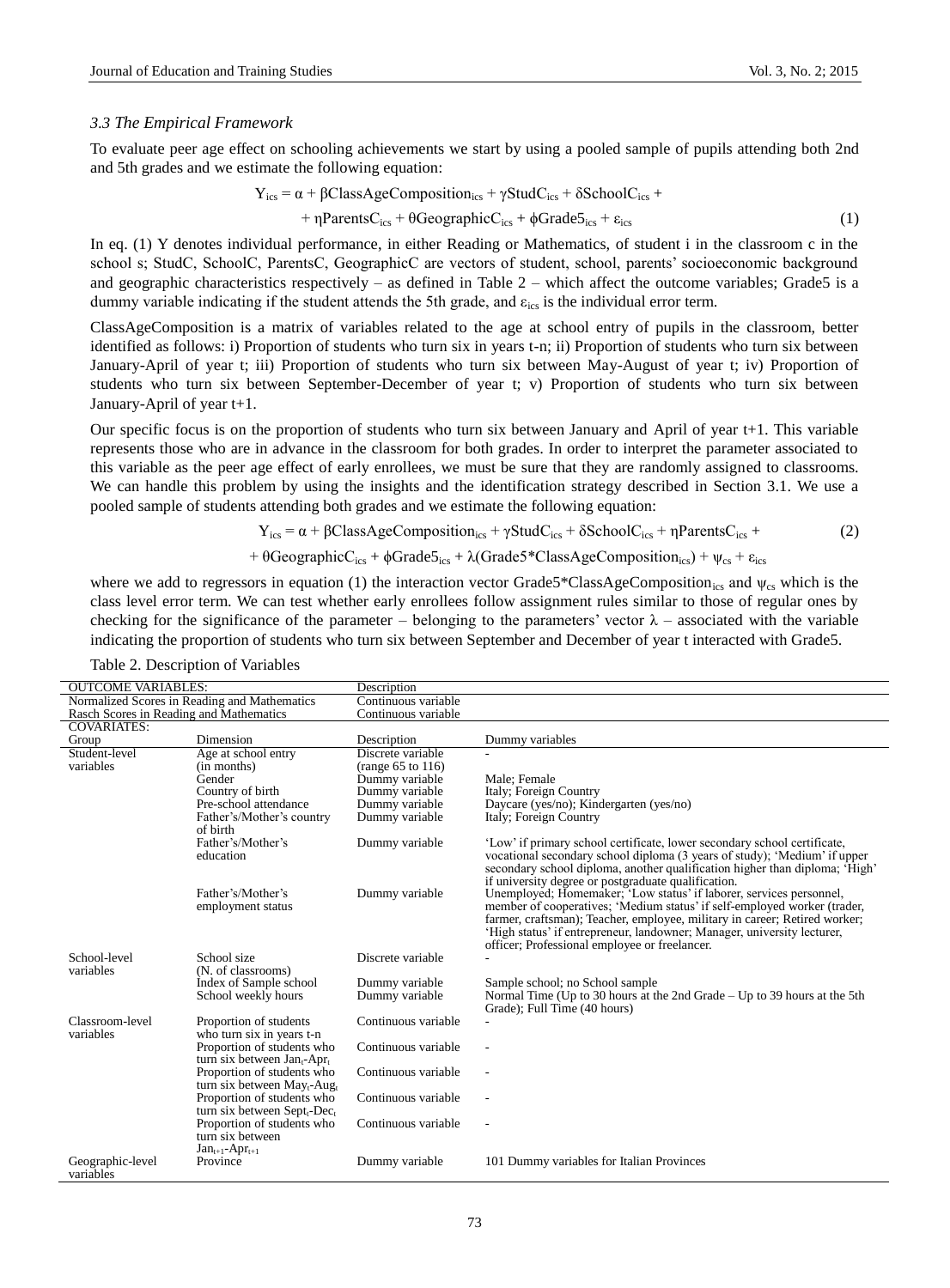## **4. Results and Discussion**

## *4.1 Estimating Peer Age Effect on Scores*

## 4.1.1 Preliminary Findings

With the purpose of estimating the impact of classroom peer age on educational outcomes, we start by considering a pooled sample of students attending both the 2nd and the 5th grade in Italian primary school. We control for all observed variables that are likely to affect the individual achievement. The estimated coefficients present the sign and the expected significance so that, for the sake of simplicity, we don't report all estimated parameters.

First of all we comment on individual age coefficients. Results from Table 3 show that student's age at school entry has a positive effect on both Reading and Mathematics scores: an older pupil performs better than a younger one. All coefficients are positive and statistically significant at the level of 1%. The impact is higher in Mathematics than in Reading. These findings are consistent with Ordine, Rose, & Sposato (2014) who found that the youngest students in the classrooms have lower performances in test scores.

Beside individual age, classroom peer age also affects educational achievements. Specifically, the presence of students who turn six between January and April of year  $t+1$ , seems to give rise to a positive spillover on pupil performance. This impact appears to be lower in Mathematics than in Reading.

|  |  |  |  |  |  |  |  |  | Table 3. Pooled estimates of Classroom Peer Age Effect on Educational Outcomes |  |
|--|--|--|--|--|--|--|--|--|--------------------------------------------------------------------------------|--|
|--|--|--|--|--|--|--|--|--|--------------------------------------------------------------------------------|--|

|                                                                                 | Y=Normalized test scores |                    |             | Y=Rasch test scores |
|---------------------------------------------------------------------------------|--------------------------|--------------------|-------------|---------------------|
|                                                                                 | Reading                  | <b>Mathematics</b> | Reading     | Mathematics         |
| INDIVIDUAL AGE                                                                  |                          |                    |             |                     |
| Student's Age at school entry (in months)                                       | $0.240***$               | $0.345***$         | $0.016***$  | $0.020***$          |
| CLASSROOM PEER AGE COMPOSITION                                                  |                          |                    |             |                     |
| Proportion of delayed students                                                  | $-7.856***$              | $-9.224***$        | $-0.497***$ | $-0.475***$         |
| Proportion of students who turn six between Jan <sub>t</sub> -Apr <sub>t</sub>  | 0.263                    | $0.931***$         | 0.006       | $0.050***$          |
| Proportion of students who turn six between Sept <sub>t</sub> -Dec <sub>t</sub> | $-0.906***$              | $-1.665***$        | $-0.059***$ | $-0.097***$         |
| Proportion of students who turn six between $Jan_{t+1}$ -Apr <sub>t+1</sub>     | $1.139***$               | $0.845**$          | $0.105***$  | $0.083***$          |
| Number of Obs.                                                                  | 582.813                  | 583.615            | 582.813     | 583,615             |

Notes: 1) \* p<0.1; \*\* p<0.05; \*\*\* p<0.01. 2) Coefficients are estimated with robust standard errors. 3) Estimates include student-level (individual characteristics and parents' background), school-level and geographic-level covariates; see Table 2 for details.

# 4.1.2 Identification of Selection Effect and Unbiased Peer Age Effect

In this Section we try to identify the potential Selection Effect, i.e. to verify if there is sorting in classroom formation by exploiting changes in Italian enrollment rules over the last few years, as described in Section 3.1. Estimates are provided in Table 4. We can first note that results on the individual age coefficients are consistent with our previous findings, i.e., pupils enrolled one year later have better score both in Reading and in Mathematics.

Turning to classroom peer age composition, coefficients associated to the proportion of students in advance in the classroom in both grades, consisting in those who turn six between January and April of year t+1, seem to provide evidence of a benefit for those in the same classroom. An increase of the proportion of youngest students in advance in the classroom determines a higher individual Normalized test score, on average, of 7.584 points in Reading and 8.999 points in Mathematics. These positive effects, which are robust at 1% significance level, are also found in regressions on Rasch test scores (see Table 4).

Table 4. Classroom Peer Age Effect and Identification of Selection Effect: 2nd and 5th Grade

|                                                                                         |             | Y=Normalized test scores | Y=Rasch test scores |                    |  |
|-----------------------------------------------------------------------------------------|-------------|--------------------------|---------------------|--------------------|--|
|                                                                                         | Reading     | <b>Mathematics</b>       | Reading             | <b>Mathematics</b> |  |
| <b>INDIVIDUAL AGE</b>                                                                   |             |                          |                     |                    |  |
| Student's Age at school entry (in months)                                               | $0.240***$  | $0.345***$               | $0.016***$          | $0.020***$         |  |
| CLASSROOM PEER AGE COMPOSITION                                                          |             |                          |                     |                    |  |
| Proportion of delayed students                                                          | $-7.896***$ | $-10.776***$             | $-0.334***$         | $-0.571***$        |  |
| Proportion of students who turn six between $Jan_t$ -Apr <sub>t</sub>                   | $-1.130***$ | $-0.723*$                | $-0.082***$         | $-0.086***$        |  |
| Proportion of students who turn six between $Septt-Dect$                                | $-0.925***$ | $-2.053***$              | $-0.040**$          | $-0.116$           |  |
| Proportion of students who turn six between $Jan_{t+1}$ -Apr <sub>t+1</sub>             | $7.584***$  | 8.999***                 | $0.443***$          | $0.700***$         |  |
| Grade 5*Proportion of delayed students                                                  | 1.126       | 5.583                    | $-0.113$            | $0.398***$         |  |
| Grade 5*Proportion of students who turn six between Jan <sub>t</sub> -Apr <sub>t</sub>  | 4.849**     | $7.554**$                | $0.380**$           | $0.605***$         |  |
| Grade 5*Proportion of students who turn six between $May_t$ -Aug <sub>t</sub>           | 1.864       | 4.023                    | 0.193               | $0.316*$           |  |
| Grade 5*Proportion of students who turn six between Sept <sub>r</sub> -Dec <sub>t</sub> | 2.058       | 4.096                    | 0.164               | 0.367              |  |
| Number of Obs.                                                                          | 582.813     | 583,615                  | 582.813             | 583.615            |  |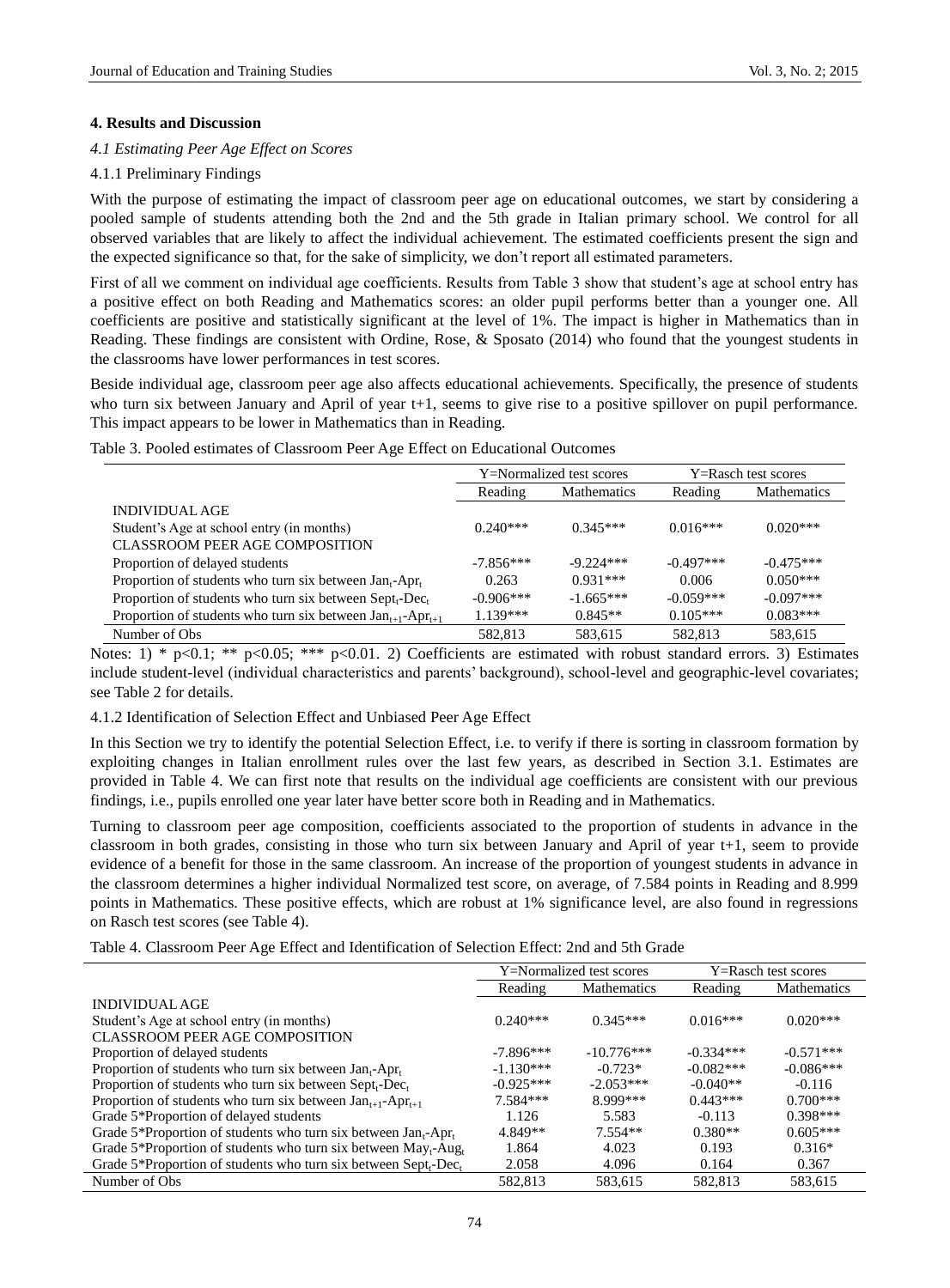Notes: 1) \*p<0.1; \*\*p<0.05; \*\*\*p<0.01. 2) Coefficients are estimated with robust standard errors. 3) Estimates include student-level (individual characteristics and parents' background), school-level and geographic-level covariates; see Table 2 for details. Grade 5\*Proportion of students who turn six between  $Jan_{t+1}-Apr_{t+1}$  excluded dummy variable.

As this effect could be biased by systematic assignment of students to classes by age at school entry, we verify if there is any selection bias by checking the significance of the proportion of students who turn six between September and December of year t attending the 5th grade. Coefficients associated to this group of students are not statistically significant for both Reading and Mathematics test scores. This means that systematic assignment of children and teachers to classrooms does not seem to take place and to be relevant in determining the performance of Italian primary school pupils.

4.1.3 Does Peer Age Effect differ by Students' Age Group?

If previous estimates provide a robust evidence of a positive spillover on individual performance in sharing the classroom with youngest students in advance, an interesting question remains open. The effect of the proportion of pupils in advance in the classroom on scores could differ by age group. For example, the impact could be higher for the youngest than for the oldest ones, or vice versa. In this Section we explore the impact of the proportion of students who turn six between January and April of year t+1 on test scores by students' age group. In particular, we run separate regressions by considering four age groups: i) students who turn six between January and April of year t+1, (age from 65 to 68 months at school entry); ii) students who turn six between September and December t (age from 69 to 72 months); iii) students who turn six between May and August t (age from 73 to 76 months); iv) students who turn six between January and April of year t (age from 77 to 80 months).

Table 5 presents findings of peer age effect on Normalized test scores and Table 6 reports results for Rasch test scores. Graphical illustrations of a decreasing effect with increasing age are provided in Figures 2 and 3. The impact of the proportion of pupils who turn six between January and April of year t+1 on scores is higher for youngest students since the coefficient is decreasing in age.

|                                                                             |                                   |                                | Reading                     |                             |  |  |
|-----------------------------------------------------------------------------|-----------------------------------|--------------------------------|-----------------------------|-----------------------------|--|--|
|                                                                             | $65 \leq$ Age $\leq 68$           | $69 \le$ Age $\le$ 72          | $73 \leq Age \leq 76$       | $77 \leq$ Age $\leq 80$     |  |  |
|                                                                             | (Students who                     | (Students who                  | (Students who               | (Students who               |  |  |
|                                                                             | turn six between                  | turn six between               | turn six between            | turn six between            |  |  |
|                                                                             | $Jan_{t+1}$ -Apr <sub>t+1</sub> ) | $Sept_{t}$ -Dec <sub>t</sub> ) | $May_t$ -Aug <sub>t</sub> ) | $Jan_t$ -Apr <sub>t</sub> ) |  |  |
| <b>CLASSROOM PEER AGE COMPOSITION</b>                                       |                                   |                                |                             |                             |  |  |
| Proportion of students who turn six between $Jan_{t+1}$ -Apr <sub>t+1</sub> | $10.018***$                       | $10.090***$                    | $7.437***$                  | $5.179***$                  |  |  |
| Number of Obs                                                               | 47,078                            | 191,035                        | 195,848                     | 138.286                     |  |  |
|                                                                             |                                   |                                | <b>Mathematics</b>          |                             |  |  |
|                                                                             |                                   |                                |                             |                             |  |  |
|                                                                             | $65 \leq$ Age $\leq 68$           | $69 \le$ Age $\le$ 72          | $73 \leq Age \leq 76$       | $77 \leq$ Age $\leq 80$     |  |  |
|                                                                             | (Students who                     | (Students who                  | (Students who               | (Students who               |  |  |
|                                                                             | turn six between                  | turn six between               | turn six between            | turn six between            |  |  |
|                                                                             | $Jan_{t+1}$ -Apr <sub>t+1</sub> ) | $Sept_{t}$ -Dec <sub>t</sub> ) | $May_t$ -Aug <sub>t</sub> ) | $Jan_t$ -Apr <sub>t</sub> ) |  |  |
| <b>CLASSROOM PEER AGE COMPOSITION</b>                                       |                                   |                                |                             |                             |  |  |
| Proportion of students who turn six between $Jan_{t+1}$ -Apr <sub>t+1</sub> | 14.731***                         | 10.999***                      | $6.979***$                  | 4.938***                    |  |  |

Table 5. Classroom Peer Age Effect on Normalized Test Scores by Students' Age Group

Notes: 1) \* p<0.1; \*\* p<0.05; \*\*\* p<0.01. 2) Coefficients are estimated with robust standard errors. 3) Estimates include student-level (individual characteristics and parents' background), school-level, geographic-level and other classroom peer age composition covariates; see Table 2 for details.

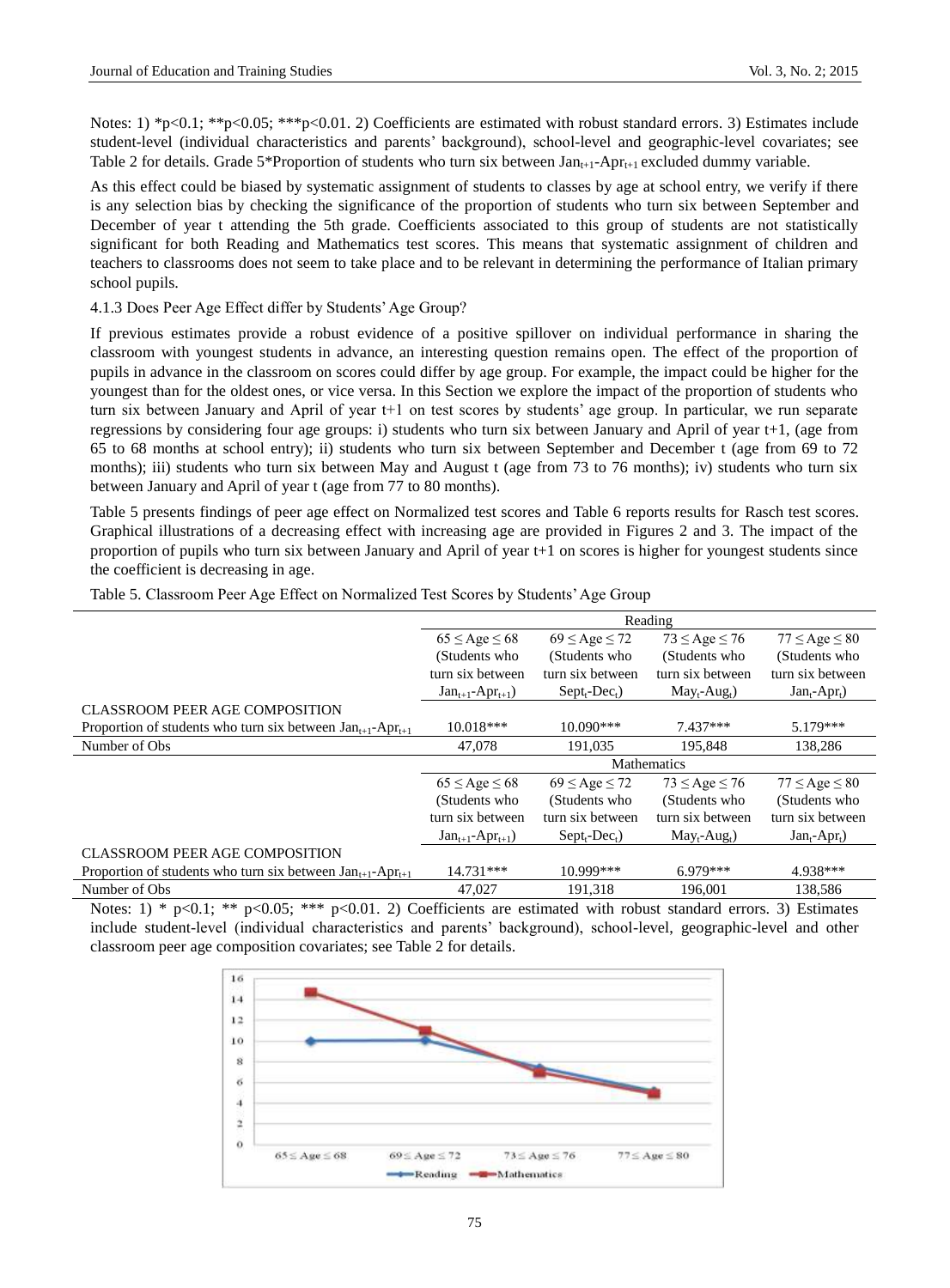Figure 2. Effect of the Proportion of students who turn six between January t+1 and April t+1 on Normalized test scores by Students' Age Group. Notes: The horizontal axis reports four students' age groups. The first one identifies pupils who turn six between January t+1 and April t+1, who are youngest pupils in the classroom (age from 65 to 68 months at school entry). Others groups include students who turn six in the others four months of year t, identifying an increasing age. The vertical axis reports the effects of the Proportion of students who turn six between January t+1 and April t+1, on Normalized test scores in Reading and Mathematics.

Table 6. Classroom Peer Age Effect on Rasch Test Scores by Students' Age Group

|                                                                                                                                                                                                                                                                               |                                   |                                | Reading                     |                             |
|-------------------------------------------------------------------------------------------------------------------------------------------------------------------------------------------------------------------------------------------------------------------------------|-----------------------------------|--------------------------------|-----------------------------|-----------------------------|
|                                                                                                                                                                                                                                                                               | $65 \leq$ Age $\leq 68$           | $69 \le$ Age $\le$ 72          | $73 \leq Age \leq 76$       | $77 \leq Age \leq 80$       |
|                                                                                                                                                                                                                                                                               | (Students who                     | (Students who                  | (Students who               | (Students who               |
|                                                                                                                                                                                                                                                                               | turn six between                  | turn six between               | turn six between            | turn six between            |
|                                                                                                                                                                                                                                                                               | $Jan_{t+1}$ -Apr <sub>t+1</sub> ) | $Sept_{t}$ -Dec <sub>t</sub> ) | $May_t$ -Aug <sub>t</sub> ) | $Jan_t$ -Apr <sub>t</sub> ) |
| <b>CLASSROOM PEER AGE COMPOSITION</b>                                                                                                                                                                                                                                         |                                   |                                |                             |                             |
| Proportion of students who turn six between $Jan_{t+1}$ -Apr <sub>t+1</sub>                                                                                                                                                                                                   | $0.628***$                        | $0.529***$                     | $0.415***$                  | $0.363***$                  |
| Number of Obs                                                                                                                                                                                                                                                                 | 47,078                            | 191,035                        | 195.848                     | 138,286                     |
|                                                                                                                                                                                                                                                                               |                                   |                                | <b>Mathematics</b>          |                             |
|                                                                                                                                                                                                                                                                               | $65 \leq Age \leq 68$             | $69 \le$ Age $\le$ 72          | $73 \leq Age \leq 76$       | $77 \leq Age \leq 80$       |
|                                                                                                                                                                                                                                                                               | (Students who                     | (Students who                  | (Students who               | (Students who               |
|                                                                                                                                                                                                                                                                               | turn six between                  | turn six between               | turn six between            | turn six between            |
|                                                                                                                                                                                                                                                                               | $Jan_{t+1}$ -Apr <sub>t+1</sub> ) | $Sept_{t}$ -Dec <sub>t</sub> ) | $May_t$ -Aug <sub>t</sub> ) | $Jan_t$ -Apr <sub>t</sub> ) |
| <b>CLASSROOM PEER AGE COMPOSITION</b>                                                                                                                                                                                                                                         |                                   |                                |                             |                             |
| Proportion of students who turn six between $Jan_{t+1}$ -Apr <sub>t+1</sub>                                                                                                                                                                                                   | $1.060***$                        | $0.814***$                     | $0.587***$                  | $0.439***$                  |
| Number of Obs                                                                                                                                                                                                                                                                 | 47,027                            | 191,318                        | 196,001                     | 138,586                     |
| and the study of the state of the state of the state of the state of the state of the state of the state of the state of the state of the state of the state of the state of the state of the state of the state of the state<br>$\bigcap_{i=1}^n \bigcap_{i=1}^n$<br>0.01.01 |                                   |                                |                             | $\sim$ $\sim$               |

Notes: 1) \* p<0.1; \*\* p<0.05; \*\*\* p<0.01. 2) Coefficients are estimated with robust standard errors. 3) Estimates include student-level (individual characteristics and parents' background), school-level, geographic-level and other classroom peer age composition covariates; see Table 2 for details.



Figure 3. Effect of the Proportion of students who turn six between January t+1 and April t+1 on Rasch test scores by Students' Age Group. Notes: see notes in Figure 2.

# *4.2 Robustness Checks*

4.2.1 Does the Proportion of Youngest Students in Advance in the Classroom Really Affect Scores?

To check the reliability of our findings, wefirst make an empirical exercise by simulating changes in the threshold of cutoff birth date for first enrollment at school. Specifically, we hypothesize a change in the cutoff for the 2nd grade only, keeping fixed the threshold for the 5th grade (August of year t). In this way, we can check the robustness of our previous results, that is: i) the proportion of youngest students "in advance" in the classroom really affects individual scores; ii) there is no selection in classroom formation.

First, we move the cutoff of the 2nd grade from December of year t to February of year t+1. In this simulation, pupils in advance at the 2nd grade are those who turn six either in March or in April of year t+1. Students in advance for the 5th grade are instead those who turn six between September of year t and April of year t+1. Hence, pupils in advance for both grades are thosewho turn six in March or April t+1. In case of no sorting in classroom formation, the proportion of students attending the 5th grade who turn six between September t and February t+1 should give a not statistically significant parameter.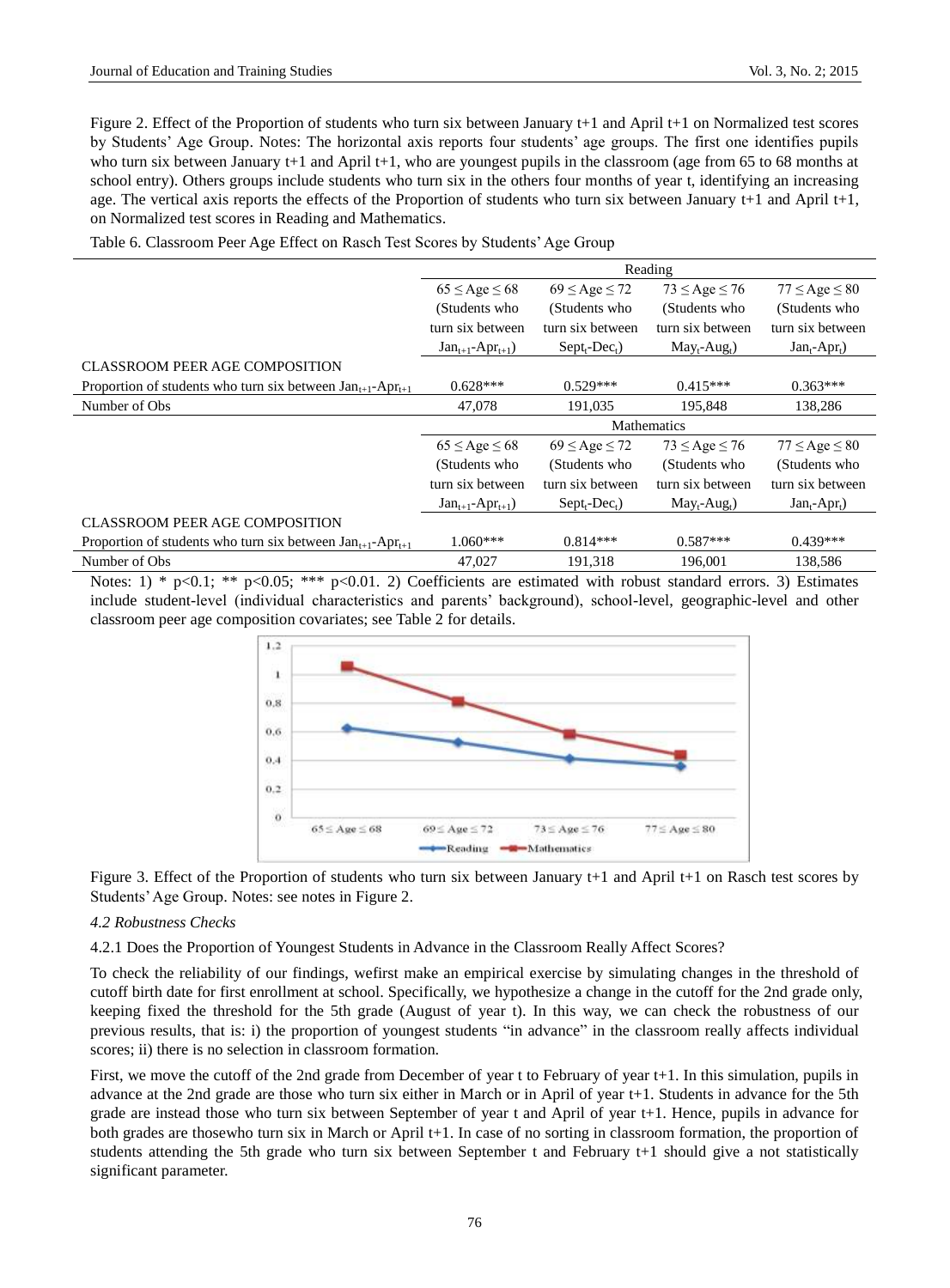Then, we consider that the cutoff for the 2nd grade is in October of year t. Pupils in advance at the 2nd grade are those who turn six between November t and April t+1 while pupils anticipating school entry for the 5th grade remain those who turn six between September t and April t+1. Thus, pupils in advance for both grades are those who turn six between November t and April t+1. Information about Selection Effect can be gathered from the significance of the coefficient associated to the parameter representing students who turn six between September and October of year t. According to our identification strategy and to our previous findings we expect that this parameter is not statistically significant.

Results from simulations on Normalized and Rasch test scores are reported in Table 7 and 8 respectively. We can validate previous findings concerning the absence of selection in classroom formation. Coefficients related to Selection Effect are, in fact, not statistically significant changing the threshold of limit birth date for first enrollment at school.

Table 7. Classroom Peer Age Effect: Simulations on Normalized Test Scores

|                                           |              | Reading                |              |
|-------------------------------------------|--------------|------------------------|--------------|
|                                           | Simulation 1 | <b>Basic Estimates</b> | Simulation 2 |
| <b>INDIVIDUAL AGE</b>                     |              |                        |              |
| Student's Age at school entry (in months) | $0.240***$   | $0.240***$             | $0.238***$   |
| <b>CLASSROOM PEER AGE COMPOSITION</b>     |              |                        |              |
| Proportion of students "in advance"       | $13.137***$  | 7.584***               | $2.287***$   |
| <b>Selection Effect</b>                   | 0.382        | 2.058                  | 1.064        |
| Number of Obs                             | 582.813      | 582.813                | 582.813      |
|                                           |              | <b>Mathematics</b>     |              |
|                                           | Simulation 1 | <b>Basic Estimates</b> | Simulation 2 |
| <b>INDIVIDUAL AGE</b>                     |              |                        |              |
| Student's Age at school entry (in months) | $0.346***$   | $0.345***$             | $0.343***$   |
| <b>CLASSROOM PEER AGE COMPOSITION</b>     |              |                        |              |
| Proportion of students "in advance"       | 18.061***    | 8.999***               | $1.976***$   |
| <b>Selection Effect</b>                   | 2.950        | 4.096                  | 4.017        |
| Number of Obs                             | 583,615      | 583,615                | 583,615      |

Notes: 1) Proportion of students "in advance" refers to those "in advance" for both the 2nd and the 5th Grade, i.e. to students who turn six in March or April t+1 in Simulation 1, pupils who turn six between January t+1 and April  $t+1$ (Basic Estimates) and students who turn six between November t and April t+1 in Simulation 2. 2) \*  $p<0.1$ ; \*\*  $p<0.05$ ; \*\*\* p<0.01. 3) Coefficients are estimated with robust standard errors. 4) Estimates include student-level (individual characteristics and parents' background), school-level, geographic-level and other classroom peer age composition covariates; see Table 2 for details.

Table 8. Classroom Peer Age Effect: Simulations on Rasch Test Scores

|                                           |              | Reading                |              |
|-------------------------------------------|--------------|------------------------|--------------|
|                                           | Simulation 1 | <b>Basic Estimates</b> | Simulation 2 |
| <b>INDIVIDUAL AGE</b>                     |              |                        |              |
| Student's Age at school entry (in months) | $0.016***$   | $0.016***$             | $0.016***$   |
| <b>CLASSROOM PEER AGE COMPOSITION</b>     |              |                        |              |
| Proportion of students "in advance"       | $0.739***$   | $0.443***$             | $0.126***$   |
| <b>Selection Effect</b>                   | 0.072        | 0.164                  | 0.088        |
| Number of Obs                             | 582,813      | 582,813                | 582.813      |
|                                           |              | <b>Mathematics</b>     |              |
|                                           | Simulation 1 | <b>Basic Estimates</b> | Simulation 2 |
| <b>INDIVIDUAL AGE</b>                     |              |                        |              |
| Student's Age at school entry (in months) | $0.020***$   | $0.020***$             | $0.019***$   |
| CLASSROOM PEER AGE COMPOSITION            |              |                        |              |
| Proportion of students "in advance"       | $1.361***$   | $0.700***$             | $0.181***$   |
| <b>Selection Effect</b>                   | 0.219        | 0.367                  | 0.295        |
|                                           |              |                        |              |

Notes: see notes in Table 7.

4.2.2 Is Selection Effect Invalidated by Parents' Perception of Wrong Cutoff Date?

A key concern arises at this stage since a misperception of the real age threshold for school entry may be at work. Consider the enrollment rule at 1st grade for pupils attending the 5th grade in 2012/2013. It *imposes* enrollment to children who will be aged 6 by August 31st of year t, *allowing* for optional enrollment to pupils who turn six from September t until April t+1. As school starts in September of year t, parents' decisions to enroll their children at school couldnot take into account differences in cutoff date between mandatory and optional enrollment. This is to say that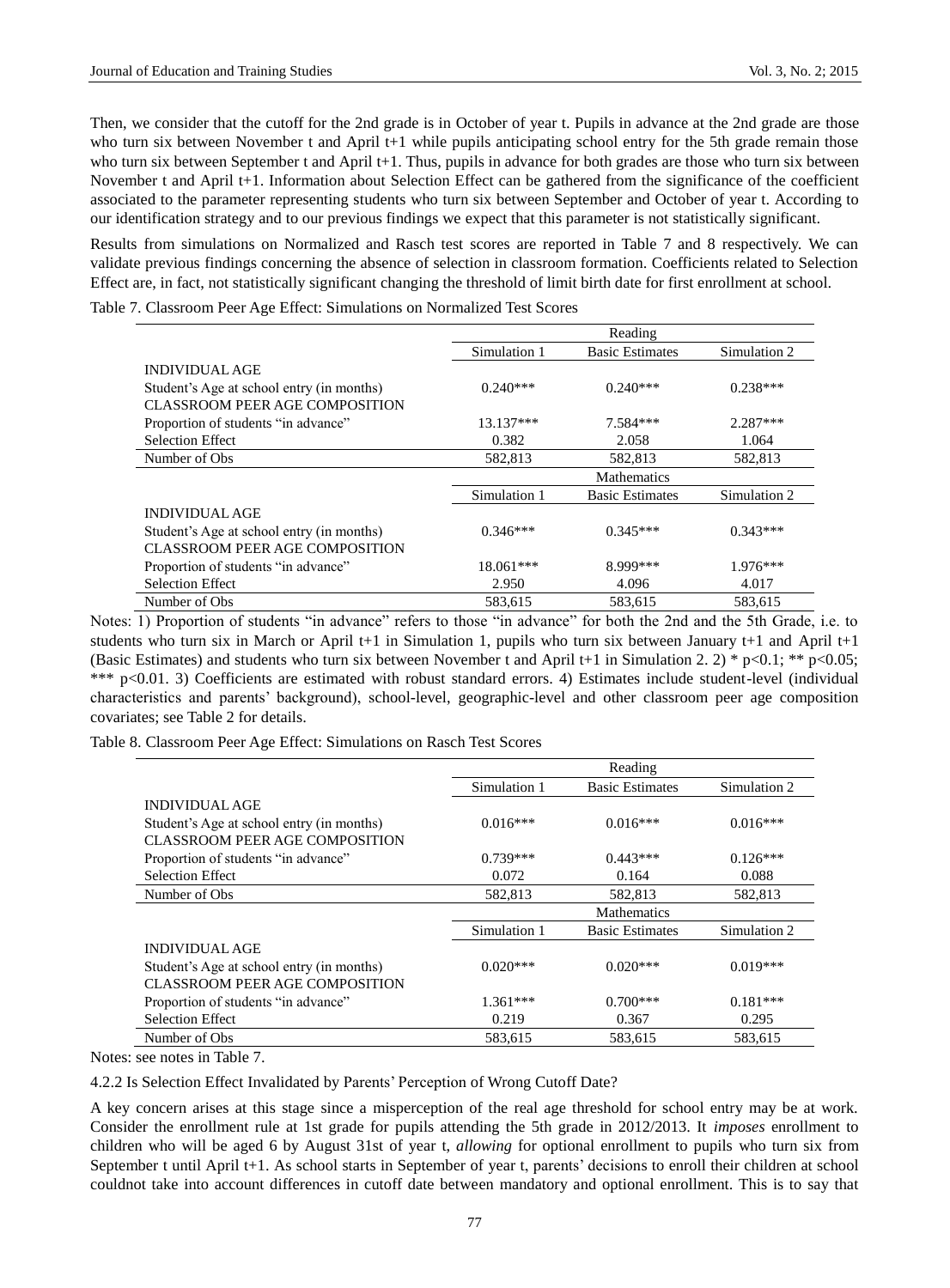parents, independently from rules, could send their offspring to school if they turnsix by December of year t, considering as students "in advance" only those who turn six in year t*+*1. In the presence of misperception of cutoff date for mandatory school our strategy targeted to the evaluation of a Selection Effect would be invalidated since systematic assignment of children to classroom could take place only for those actually considered in "advance", i.e., those who turn six in year t+1.

Looking at descriptive statistics of months and year of birth of students attending the 2nd and the 5th grade of primary schools (Table 9), we can note there is a considerable number of pupils who turn six between September and December of year t in both grades, although for the 2nd grade students who turn six in these months are "regular" while for the 5th grade pupils who turn six in the last four months of year t are "in advance". This could imply that parents feel cutoff date for mandatory enrollment as "wrong" and enroll their children as if they were regular although the law defines them "in advance". Frequencies of students enrolled at school in year t reduce when pupils are who turn six in year t+1. This seems to confirm that parents have the perception that their children are in advance only if they turn six in year t+1.

Starting from these relevant considerations, in this Section we provide further empirical evidence to confirm there is no systematic assignment of students to classroom by age at school entry – and, hence, that the peer age effect we find is an unbiased effect – by employing an alternative identification strategy.

We focus on pupils attending the 8th grade – i.e. last year of lower secondary education – in 2012/2013 merging data with those of pupils attending the 2nd grade in the same scholastic year and we exploit once again the different enrollment rules for 1st grade. As already said in Section 3.1, cutoff date for mandatory schooling for students attending the 2nd grade is December 31st of year t. Limit birth date for optional enrollment is April 30th of year t+1. For pupils attending the 8th grade, instead, cutoff date is fixed on August 31st while limit birth date for optional enrollment is March 31st of year t+1 (Note 4). Although students attending the 8th grade who turn six between September and December of year t are students in advance for the 8th grade only, also in this case some doubts on the presence of cutoff misperception can arise (see Table 9).

To tackle the issue we focus our attention to those who turn six in year t+1 since only these pupils may be truly considered in advance. By comparing students who turn six in t+1 we can obtain an evaluation of the peer effect of arising from one month difference in age of early enrollees. Even if Selection Effect may be present, selection rules should be common to for both groups so that differences in peer age effect may only be related to variation in average age. Results from Table 10 confirm the absence of a peer age effect apart from any systematic assignment of early enrollees in Italian first cycle of education (Note 5) being the parameter of interaction variable Grade 8\*Proportion of students who turn six between  $Jan_{t+1}$ -Mar<sub>t+1</sub> negative and statistically significant. This finding corroborates the idea that there is a positive impact on individual performance of sharing the classroom with youngest pupils in advance.

|                         |         | Grade 2     |         | Grade 5     |         | Grade 8     |
|-------------------------|---------|-------------|---------|-------------|---------|-------------|
| Month and year of birth | Reading | Mathematics | Reading | Mathematics | Reading | Mathematics |
| January <sub>t</sub>    | 21,637  | 21,764      | 20,438  | 20,553      | 20,052  | 20,053      |
| February <sub>t</sub>   | 26,137  | 26,253      | 23,291  | 23,355      | 22,908  | 22,909      |
| $March_{t}$             | 34,125  | 34,327      | 30,663  | 30,711      | 34,194  | 34,194      |
| $April_t$               | 35,006  | 35,214      | 33,325  | 33,549      | 33,260  | 33,263      |
| May <sub>t</sub>        | 42,778  | 42,890      | 39,900  | 39,881      | 36,993  | 36,993      |
| June <sub>t</sub>       | 39,889  | 39,987      | 38,342  | 38,433      | 37,794  | 37,794      |
| $July_t$                | 42,377  | 42,471      | 41,195  | 41,333      | 42,236  | 42,237      |
| $August_t$              | 40,983  | 41,152      | 39,930  | 40,039      | 39,843  | 39,842      |
| $September_{t}$         | 42,621  | 42,791      | 42,104  | 42,125      | 40,866  | 40,867      |
| October <sub>t</sub>    | 41,980  | 42,192      | 41,397  | 41,546      | 37,875  | 37,878      |
| $November_{t}$          | 38,167  | 38,362      | 36,190  | 36,303      | 34,443  | 34,446      |
| $December_{t}$          | 39,440  | 39,594      | 36,506  | 36,623      | 35,322  | 35,325      |
| January $_{t+1}$        | 19,374  | 19,370      | 18,921  | 18,966      | 19,830  | 19,830      |
| February $_{t+1}$       | 9,291   | 9,304       | 11,622  | 11,598      | 12,050  | 12,049      |
| March $_{t+1}$          | 6,499   | 6,466       | 7,240   | 7,220       | 8,718   | 8,718       |
| $April_{t+1}$           | 4,295   | 4,325       | 4,631   | 4,604       |         |             |

Table 9. Frequencies of students by month and year of birth

Notes: 1) Cutoff date for first enrolment is August 31st of year t for students attending both the 5th and 8th Grade in 2012/2013 while is December 31st of year t for those attending the 2nd Grade in the same year. 2) Limit birth date for optional enrolment is April 30th of year t+1 for pupils attending both the 2nd and the 5th Grade while is March 31st of year t+1 for those attending the 8th Grade in 2012/2013.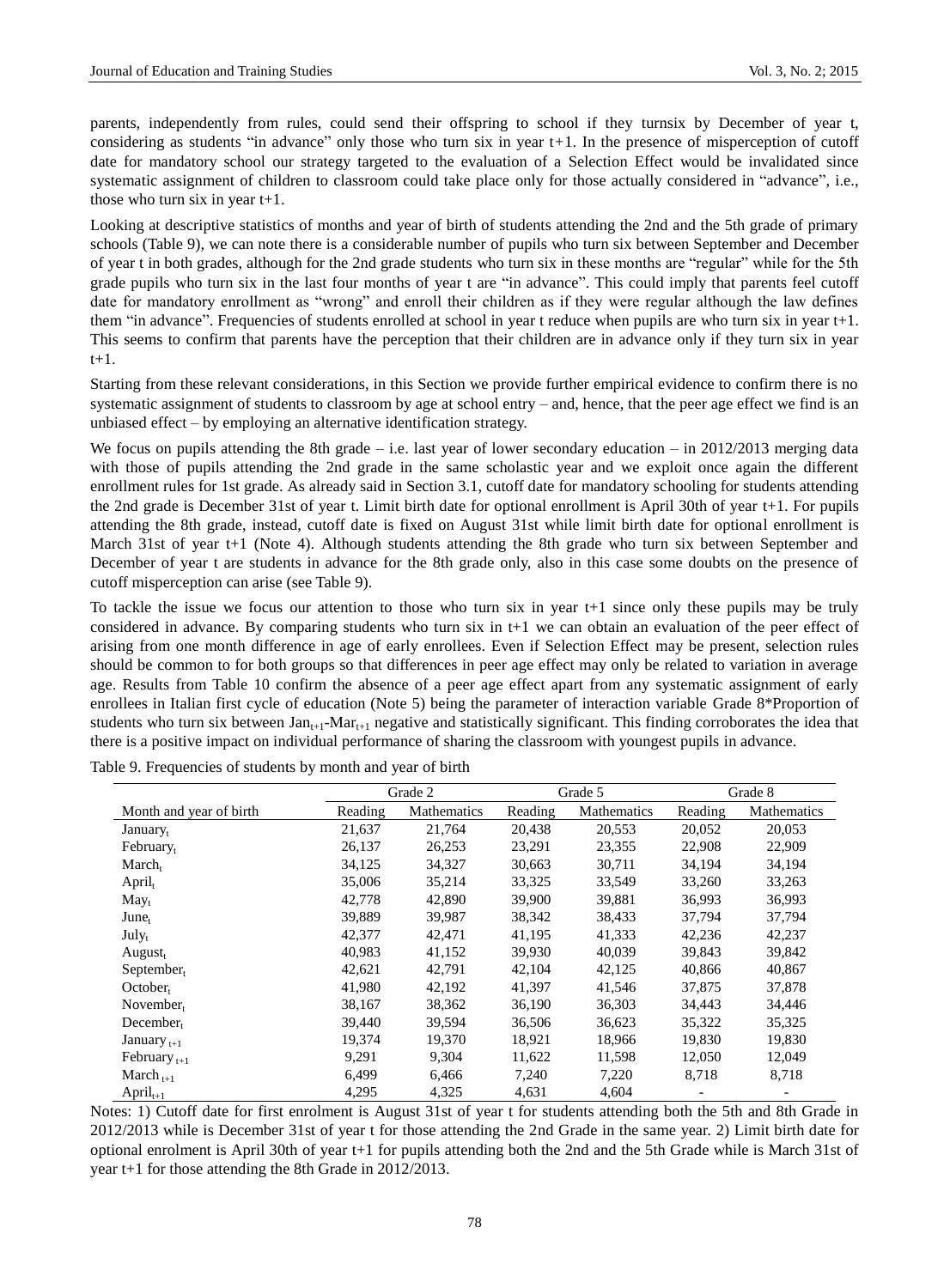|                                                                                        | Reading     | <b>Mathematics</b> |
|----------------------------------------------------------------------------------------|-------------|--------------------|
| <b>CLASSROOM PEER AGE COMPOSITION</b>                                                  |             |                    |
| Proportion of delayed students                                                         | $-5.518***$ | $-7.857***$        |
| Proportion of students who turn six between Jan <sub>t</sub> -Apr <sub>t</sub>         | $-0.017$    | $-0.176$           |
| Proportion of students who turn six between $Sept_{t}$ -Dec <sub>t</sub>               | $-1.833***$ | $-3.488***$        |
| Proportion of students who turn six between $Jan_{t+1}$ -Apr <sub>t+1</sub>            | $5.960***$  | $8.096***$         |
| Grade 8*Proportion of delayed students                                                 | 3.294       | $8.533**$          |
| Grade 8*Proportion of students who turn six between $Jan_t$ -Apr <sub>t</sub>          | $10.052***$ | $15.336***$        |
| Grade 8*Proportion of students who turn six between $\text{May}_{t}$ -Aug <sub>t</sub> | 8.488***    | 11.344***          |
| Grade 8*Proportion of students who turn six between $Sept_{t}$ -Dec <sub>t</sub>       | $8.666***$  | $14.052***$        |
| Grade 8*Proportion of students who turn six between $Jan_{t+1}$ -Mar <sub>t+1</sub>    | $-1.826*$   | $-2.702*$          |
| Number of Obs.                                                                         | 557.734     | 558,058            |

Table 10. Classroom Peer Age Effect on Normalized Test Scores and Identification of Selection Effect: 2nd and 8th Grade

Notes: 1) \* p<0.1; \*\* p<0.05; \*\*\* p<0.01. 2) Coefficients are estimated with robust standard errors. 3) Estimates include student-level (individual characteristics and parents' background), school-level and geographic-level covariates; see Table 2 for details.

# 4.2.3 Does "Cheating" Bias Results?

INVALSI tries to ensure the correctness of tests by "sending" external supervisors in some sampled schools. In these schools do not emerge incorrect behaviors (see INVALSI Report, 2013). Moreover, in the last few years, INVALSI has realized, in partnership with MIUR (Ministry of Education, Universities and Research), an intensive formation/information campaign in some regions of South Italy – Campania, Puglia, Calabria and Sicilia – where the cheating phenomenon is more relevant. In this Section we would like to check if our previous findings are biased by incorrect behavior providing additional evidence by using scores revised for "cheating". INVALSI datasets, in fact, contain for year 2012/2013 a correction factor (Note 6) allowing to compute scores correct for the presence of cheating.

Table 11. Classroom Peer Age Effect on Rasch Test Scores Revised for "Cheating" and Identification of Selection Effect: 2nd and 5th Grade

|                                                                                        | Reading     | Mathematics |
|----------------------------------------------------------------------------------------|-------------|-------------|
| <b>CLASSROOM PEER AGE COMPOSITION</b>                                                  |             |             |
| Proportion of delayed students                                                         | $-0.385***$ | $-0.562***$ |
| Proportion of students who turn six between $Jan_t$ -Apr <sub>t</sub>                  | $-0.055***$ | $-0.039*$   |
| Proportion of students who turn six between $Sept.$ Dec.                               | $-0.046***$ | $-0.123***$ |
| Proportion of students who turn six between $Jan_{t+1}$ -Apr <sub>t+1</sub>            | $0.291***$  | $0.373***$  |
| Grade 5*Proportion of delayed students                                                 | $-0.119$    | $0.319*$    |
| Grade 5*Proportion of students who turn six between $Jan_t$ -Apr <sub>t</sub>          | 0.210       | $0.405**$   |
| Grade 5*Proportion of students who turn six between $\text{May}_{t}$ -Aug <sub>t</sub> | 0.049       | 0.199       |
| Grade 5*Proportion of students who turn six between $Sept_{t}$ -Dec <sub>t</sub>       | 0.041       | 0.277       |
| Number of Obs.                                                                         | 582.813     | 583.615     |

Notes: 1) \* p<0.1; \*\* p<0.05; \*\*\* p<0.01. 2) Coefficients are estimated with robust standard errors. 3) Estimates include student-level (individual characteristics and parents' background), school-level and geographic-level covariates; see Table 2 for details.

Table 12. Classroom Peer Age Effect on Rasch Test Scores Revised for "Cheating" and Identification of Selection Effect: 2nd and 8th Grade

|                                                                                        | Reading      | <b>Mathematics</b> |
|----------------------------------------------------------------------------------------|--------------|--------------------|
| <b>CLASSROOM PEER AGE COMPOSITION</b>                                                  |              |                    |
| Proportion of delayed students                                                         | $-0.220$ *** | $-0.413***$        |
| Proportion of students who turn six between $Jan_t$ -Apr <sub>t</sub>                  | $0.048***$   | 0.017              |
| Proportion of students who turn six between Sept <sub>t</sub> -Dec <sub>t</sub>        | $-0.107***$  | $-0.200***$        |
| Proportion of students who turn six between $Jan_{t+1}$ -Apr <sub>t+1</sub>            | $0.108***$   | $0.255***$         |
| Grade 8*Proportion of delayed students                                                 | $-0.118$     | $0.355**$          |
| Grade 8*Proportion of students who turn six between $Jan_t$ -Apr <sub>t</sub>          | $0.381**$    | $0.661***$         |
| Grade 8*Proportion of students who turn six between $\text{May}_{t}$ -Aug <sub>t</sub> | $0.409**$    | $0.480***$         |
| Grade 8*Proportion of students who turn six between $Sept_{t}$ -Dec <sub>t</sub>       | $0.387**$    | $0.644***$         |
| Grade 8*Proportion of students who turn six between $Jan_{t+1}-Mar_{t+1}$              | $-0.168*$    | $-0.079*$          |
| Number of Obs                                                                          | 557.734      | 558,058            |

Notes: see notes in Table 11.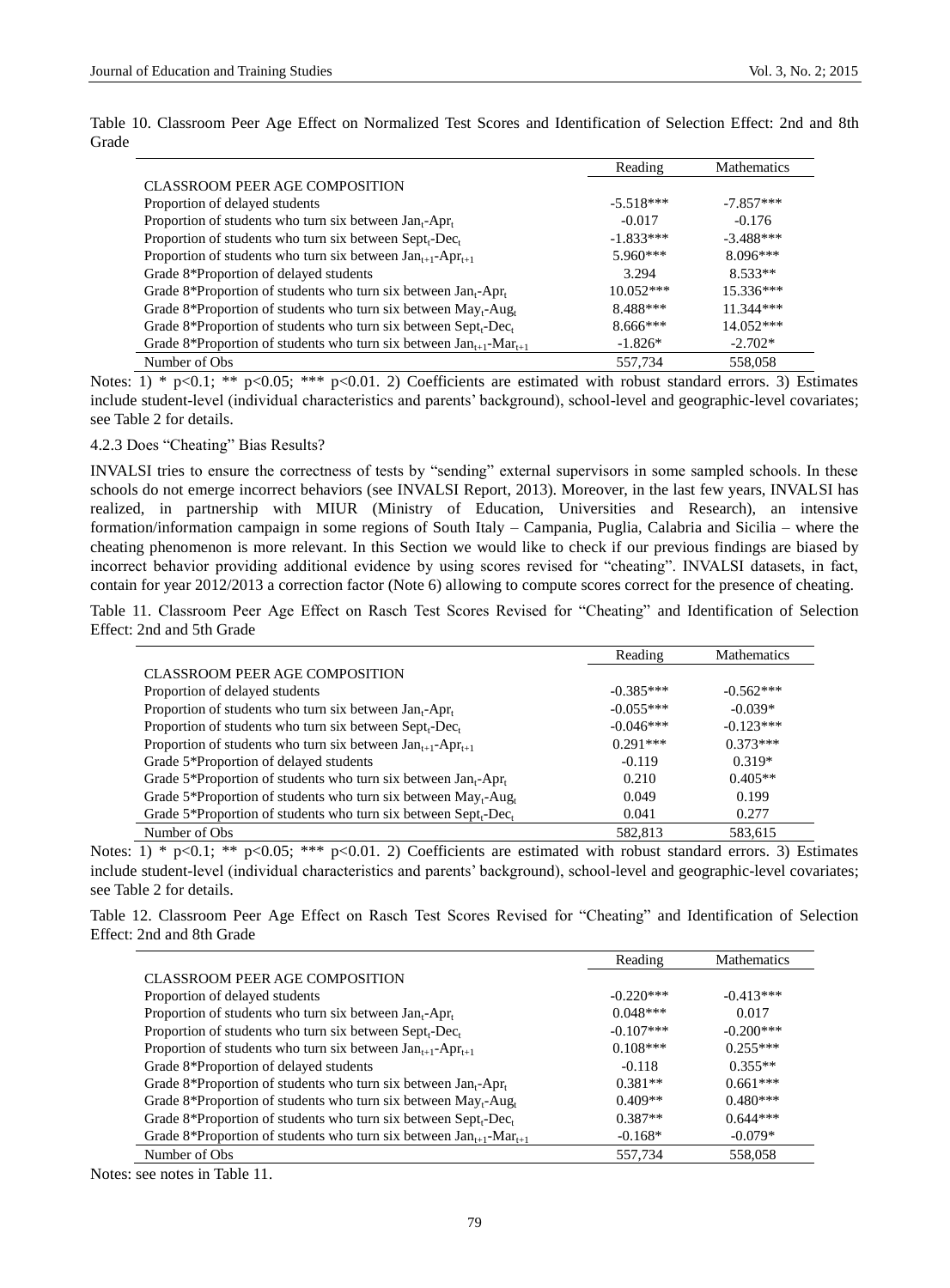|                                                                             | Reading                           |                       |                             |                             |
|-----------------------------------------------------------------------------|-----------------------------------|-----------------------|-----------------------------|-----------------------------|
|                                                                             | $65 \leq$ Age $\leq 68$           | $69 \le$ Age $\le$ 72 | $73 \leq Age \leq 76$       | $77 \leq Age \leq 80$       |
|                                                                             | (Students who                     | (Students who         | (Students who               | (Students who               |
|                                                                             | turn six between                  | turn six between      | turn six between            | turn six between            |
|                                                                             | $Jan_{t+1}$ -Apr <sub>t+1</sub> ) | $Septt-Dect)$         | $May_t$ -Aug <sub>t</sub> ) | $Jan_t$ -Apr <sub>t</sub> ) |
| CLASSROOM PEER AGE COMPOSITION                                              |                                   |                       |                             |                             |
| Proportion of students who turn six between $Jan_{t+1}$ -Apr <sub>t+1</sub> | $0.396***$                        | $0.389***$            | $0.315***$                  | $0.231***$                  |
| Number of Obs                                                               | 47,078                            | 191.035               | 195,848                     | 138,286                     |
|                                                                             | <b>Mathematics</b>                |                       |                             |                             |
|                                                                             | $65 \leq$ Age $\leq 68$           | $69 \le$ Age $\le$ 72 | $73 \leq Age \leq 76$       | $77 \leq Age \leq 80$       |
|                                                                             | (Students who                     | (Students who         | (Students who               | (Students who               |
|                                                                             | turn six between                  | turn six between      | turn six between            | turn six between            |
|                                                                             | $Jan_{t+1}$ -Apr <sub>t+1</sub> ) | $Septt-Dect)$         | $May_t$ -Aug <sub>t</sub> ) | $Jan_t$ -Apr <sub>t</sub> ) |
| <b>CLASSROOM PEER AGE COMPOSITION</b>                                       |                                   |                       |                             |                             |
| Proportion of students who turn six between $Jan_{t+1}$ -Apr <sub>t+1</sub> | $0.522***$                        | $0.482***$            | $0.321***$                  | $0.221***$                  |
| Number of Obs                                                               | 47.027                            | 191.318               | 196.001                     | 138.586                     |

#### Table 13. Classroom Peer Age Effect on Rasch Test Scores Revised for "Cheating" by Students' Age Group

Notes: 1) \* p<0.1; \*\* p<0.05; \*\*\* p<0.01. 2) Coefficients are estimated with robust standard errors. 3) Estimates include student-level (individual characteristics and parents' background), school-level, geographic-level and other classroom peer age composition covariates; see Table 2 for details.

We present results of classroom peer age effect on Rasch test scores in Tables 11, 12 and 13. Specifically, in Table 11 we replicate results by using data on pupils attending both the 2nd and the 5th grade of primary school in Italy. Findings confirm the positive impact of the proportion of students in advance on individual educational outcomes.When we consider the alternative identification strategy, using data of students attending the 2nd and the 8th grade and replicating regressions on "revised" test scores, we obtain similar results of previous estimates (Table 12). Also in this case coefficients of the proportion of students in advance are positive and statistically significant at 1% level. Finally, in Table 13 we report estimates of peer age effect on Rasch test scores by students' age group. The peer age effect shows a decreasing effect in pupil's' age also in this case.

#### **5. Concluding Remarks**

In their influential study, Coleman et al. (1966) assert that peer quality is one of the main factors that could influence student outcomes besides family background. Since then, empirical evidence has been put forward to demonstrate that the quality of student's schoolmates is an important determinant of academic performance and, by extension, of other life outcomes.

If students are affected by characteristics of their schoolmates, that is if peer effect exists in education, then the school system that encourages an efficient distribution of peers will make human capital investments more efficient and it will increase economic growth. So, understanding the nature and importance of peer group effects in education becomes crucial for education policy.

Identifying and estimating peer effects raises some challenges. The main issue is that peer effects must be isolated from confounding factors. Especially, spurious correlation between students' outcomes may arise from selection into groups and from common unobserved shocks. Spurious correlated effects may be important if the allocation of teachers and students to classes is not random (class-level selection biases).

In this study we face selection bias by exploiting changes in Italian enrollment rule occurred in the recent past. Results do not appear to be influenced by selection issues so that systematic assignment of students and teachers to classrooms does not seem to take place and to be relevant in determining students' performance of Italian primary school pupils. Results are obtained employing the whole universe of pupils attending the Grades 2 and 5 of primary schools in Italy. Data cover all schools and all classrooms. Thus, through an identification strategy never used in previous studies, we show that in Italy peer age impact on academic performance may arise from a "true" spillover. Specifically, results suggest that the proportion of students "in advance" in the classroom has a positive effect on Normalized and Rasch test scores both in Reading and in Mathematics of classmates. All findings seem to be not invalidated by "cheating" phenomena.

The way through which the impact of the classmates' age interacts with individual performance remains an open issue. The positive impact on cognitive attainment could arise from ability spillover since students in advance may be those who are ready for school despite their young age. This effect could be enhanced by teachers' behavior consisting in easing the learning process, modifying curriculum choices and slowing down the pace of the lessons when in the presence of very young pupils. Further research should be devoted to understand how these channels contribute to the overall improvement of classroom in test scores.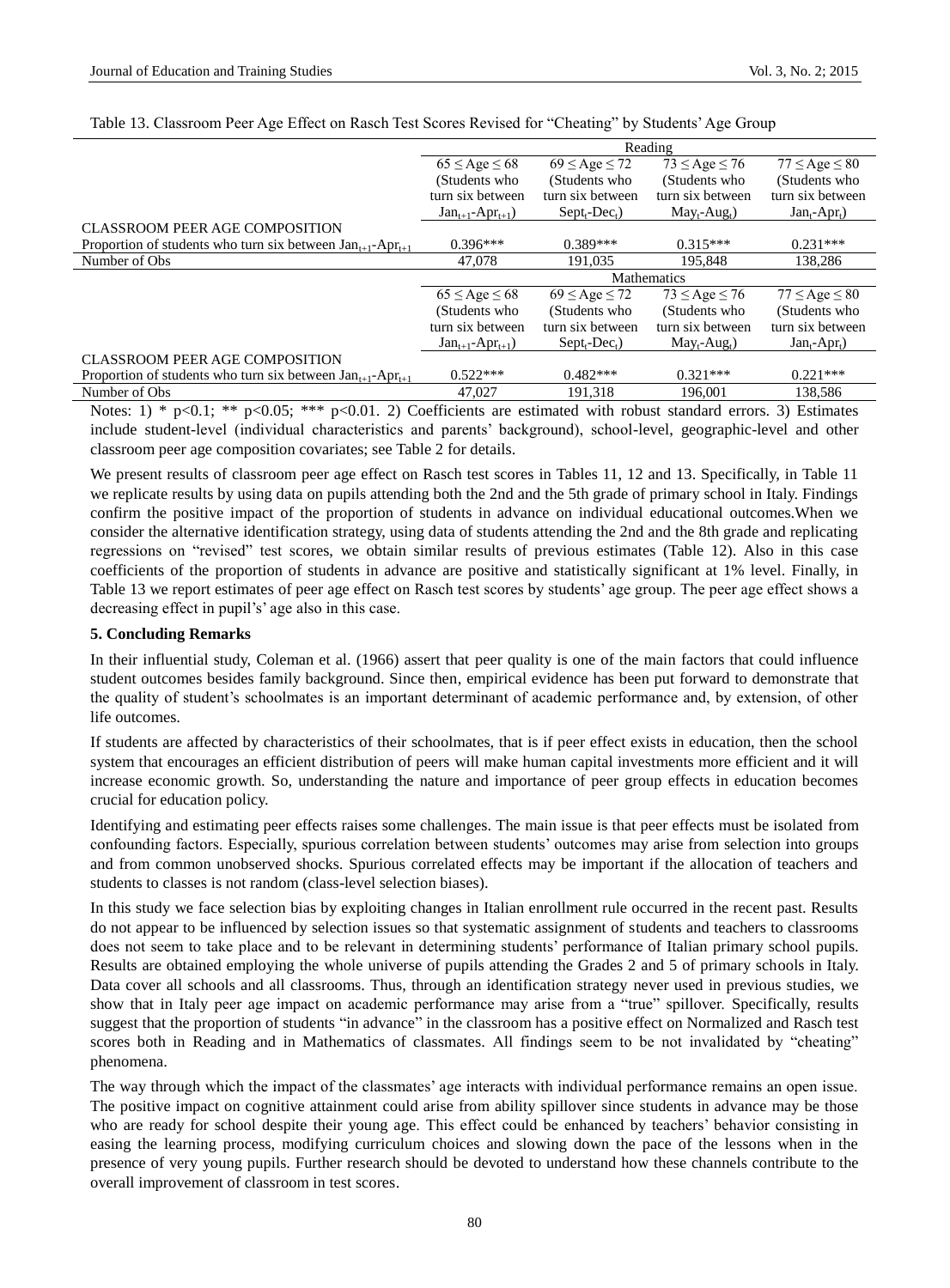#### **References**

- Ammermueller, A., & Pischke, J. S. (2009). Peer effects in European primary schools: evidence from Pirls. *Journal of Labor Economics*, *27*(3), 315-348. Retrieved from<http://www.jstor.org/stable/10.1086/603650>
- Angrist, J. D., & Lang, K. (2004). Does School Integration Generate Peer Effects? Evidence from Boston's Metco Program. *The American Economic Review*, *94*(5), 1613-1634. http://dx.doi.org/10.1257/0002828043052169
- Boucher, V., Bramoullé, Y., Djebbari, H., & Fortin, B. (2010). Do peers affect student achievement? Evidence from Canada using group size variation, *IZA Discussion Papers*, *4723*. <http://dx.doi.org/10.2139/ssrn.1566956>
- Burke, M. A., & Sass, T. R. (2013).Classroom Peer Effects and Student Achievement.*Journal of Labor Economics*, *31*(1), 51-82. Retrieved from http://www.jstor.org/stable/10.1086/666653
- Carman, K. G., & Zhang, L. (2012). Classroom peer effects and academic achievement: Evidence from a Chinese middle school. *China Economic Review*, *23*, 223-237. http://dx.doi.org/10.1016/j.chieco.2011.10.004
- Coleman, J. S., Campbell, E. Q., Hobson, C. J., McPartlan, J., Mood, A. M., Weinfeld, F. D., & York, R. L. (1966). *Equality of Educational Opportunity*, Washington, DC: Government Printing Office.
- Elder, T. E., & Lubotsky, D. H. (2009). Kindergarten Entrance Age and Children.s Achievement: Impacts of State Policies, Family Background, and Peers. *Journal of Human Resources*, *44*(3), 641-683. http://dx.doi.org/10.1353/jhr.2009.0015
- Hanushek, E. A., Kain, J. F., Markman, J. M., & Rivkin, S. G. (2003). Does peer ability affect student achievement? *Journal of Applied Econometrics*, *18*, 527-544. http://dx.doi.org/10.1002/jae.741
- Ladd, G. W. (1990). Having Friends, Keeping Friends, Making Friends, and Being Liked by Peers in the Classroom: Predictors of Children's Early School Adjustment? *Child Development*, *61*, 1081-1100. http://dx.doi.org/10.1111/j.1467-8624.1990.tb02843.x
- Lavy, V., Silva, O., & Weinhardt, F. (2009). The good, the bad and the average: evidence on the scale and nature of ability peer effects in schools, *NBER Working Paper*, *15600*. Retrieved from http://www.nber.org/papers/w15600
- Leuven, E., & Rønning, M. (2011).Classroom grade composition and pupil achievement, *IZA Discussion paper series*, *5922*. Retrieved from http://www.econstor.eu/handle/10419/55052
- McEwan, P. J. (2003). Peer effects on student achievement: evidence from Chile. *Economics of Education Review*, *22*, 131-141. http://dx.doi.org/10.1016/S0272-7757(02)00005-5
- Ordine, P., Rose, G., & Sposato, D. (2014). *Gift of Time or Parents' Gift? The Effect of Early School Entry on Pupils Performance*. Paper presented at the 29th Annual Congress of the European Economic Association, Toulouse, France. Retrieved from http://www.eea-esem.com/files/papers/EEA-ESEM/2014/2552/ORS\_EEA.pdf
- Ponzo, M., & Scoppa, V. (2014). The long-lasting effects of school entry age: Evidence from Italian students. *Journal of Policy Modeling*, *36*, 578-599. http://dx.doi.org/10.1016/j.jpolmod.2014.04.001
- Rasch, G. (1960). *Probabilistic models for some intelligence and attainment tests*, Oxford, England: Nielsen & Lydiche.
- Sandgren, S., & Strøm, B. (2005). *Peer effects in primary school: Evidence from age variation*. Paper presented at the 17th Annual congress of the European Economic Association, Venice, Italy. Retrieved from http://www.eea-esem.com/files/papers/EEA-ESEM/2006/999/Sandgren-Strom-EEA06.pdf
- Stinebrickner, R., & Stinebrickner, T. R. (2006). What can be learned about peer effects using college roommates? Evidence from new survey data and students from disadvantaged backgrounds. *Journal of Public Economics*, *90*, 1435-1454. http://dx.doi.org[/10.1016/j.jpubeco.2006.03.002](http://dx.doi.org/10.1016/j.jpubeco.2006.03.002)
- Vandenberghe, V. (2002). Evaluating the magnitude and the stakes of peer effects analysing science and math achievement across OECD. *Applied Economics*. *34*(10), 1283-1290. http://dx.doi.org/10.1080/00036840110094446
- Zimmerman, D. J. (2003). Peer effects in academic outcomes: Evidence from a natural experiment. *The Review of Economics and Statistics*, *85*(1), 9-23. http://dx.doi.org/10.1162/003465303762687677